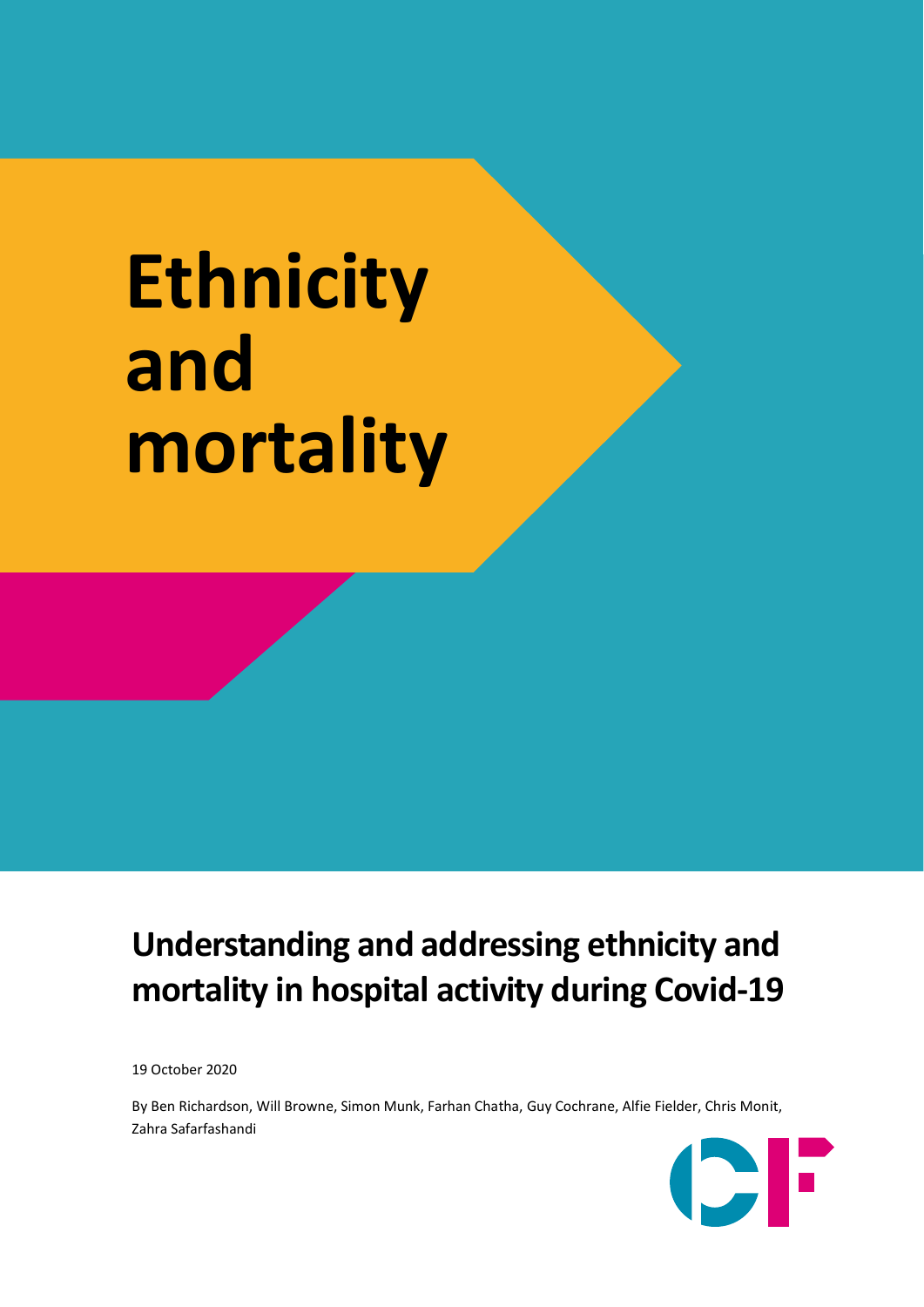## **Executive summary**

It is now well understood that Covid-19 has not just extracted a terrible toll on the elderly population but that it has also had a disproportionate impact on minority groups. In this report we examine what the impact has been and also what we can do about it.

Black and Asian communities have been disproportionately affected by Covid where death rates are 3.3 times and 2.4 times higher respectively among black men and women than among their white peers. If the white population had the same risk of death from Covid as that faced by the black population at least 58,000 more people in England and Wales would have died to date from the virus.

Our analysis shows that co-morbidities and deprivation account for only a small proportion of this difference. There must be other unobserved confounding factors at play. To try to understand why, we have made use of the new ECDS dataset to analyse the emergency care and critical care pathway for patients with Covid diagnosis, although in 89% of cases the coding of ethnicity is not complete.

What the analysis shows is Black patients in particular as well as South Asian patients are more likely to be admitted to hospital, be admitted to ICU, and be mechanically ventilated – each of which implies presenting to hospital with more serious conditions and these more serious conditions requiring greater escalation. Additionally, we find that Black patients have a 7.6% increased fatality rate in critical care.

Many have written about this on both sides of the Atlantic and suggested that key reasons for this excess risk is that Black patients, and to lesser extent South Asian, are presenting later for care and also then getting worse care.

- Patients may present late for a host of documented contextual reasons including lower health literacy, cultural reasons, greater difficulty in accessing care, challenge of building a therapeutic relationship with predominantly white professionals and a hesitancy to present due to a lack of trust.
- The care they then receive may suffer from a number of documented factors including unconscious bias of staff in the care they provide and care pathways not being tailored to the specific physiological and cultural needs of Black and Asian patients.
- We also recognise that underdiagnosis of co-morbidities in Black and Asian communities along with potentially increased physiological risk may be contributing factors.

To address these issues we recommend five actions:

- 1. Routine collection of ethnicity data and equity of access to drive change.
- 2. Incorporate a lens on ethnicity in all targets and performance.
- 3. Work with Black and Asian communities to co-design clinical services and interventions.
- 4. Concerted action to better protect ethnic minorities from the impact of deprivation on Covid risk.
- 5. The NHS and LA as local anchor organisations need to work together to coordinate local services, ensure they meet the needs of their populations and positively impact the social determinants of health.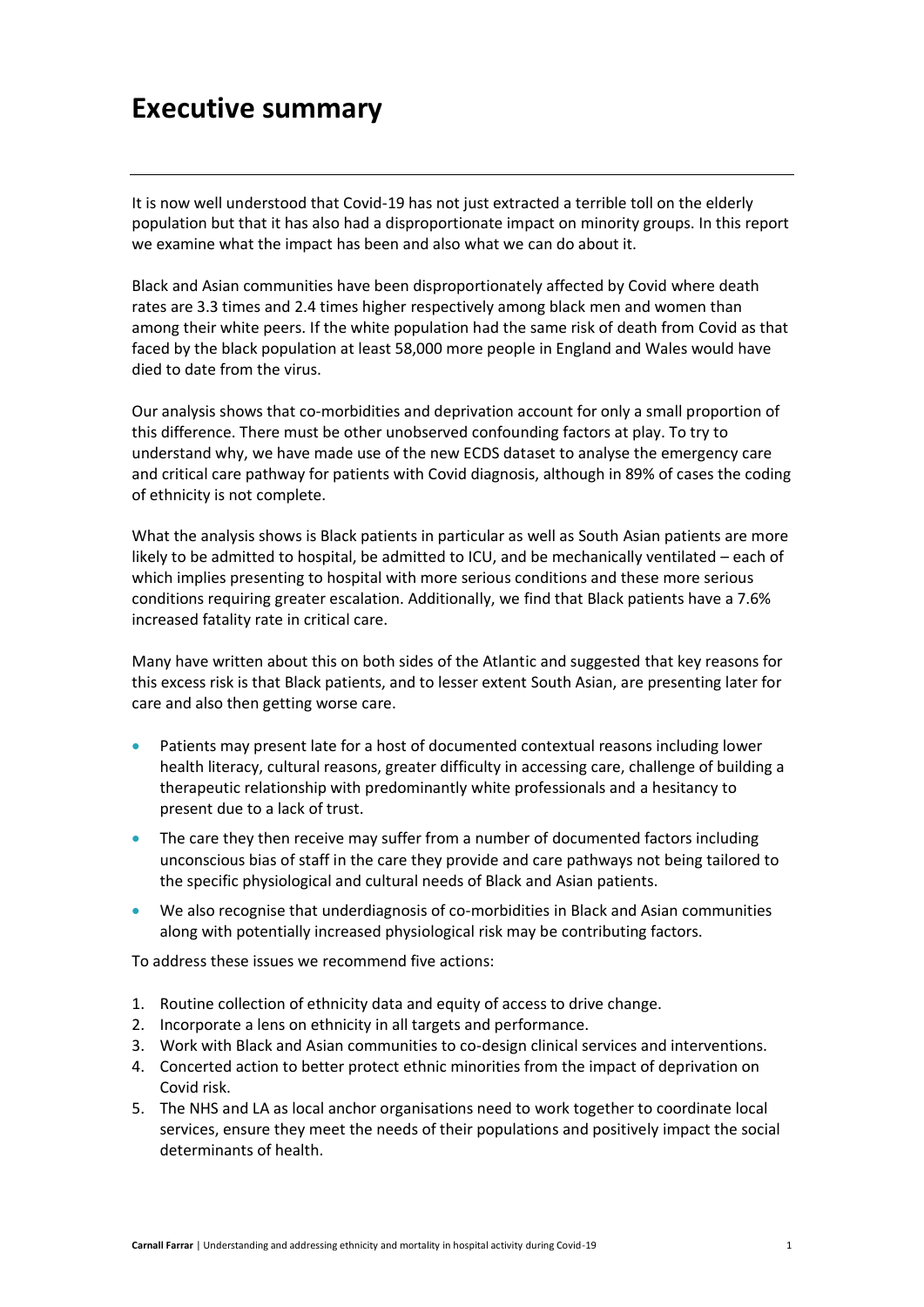Our paper below sets out an analysis of mortality and recommendations. A technical appendix explaining the methodology is attached.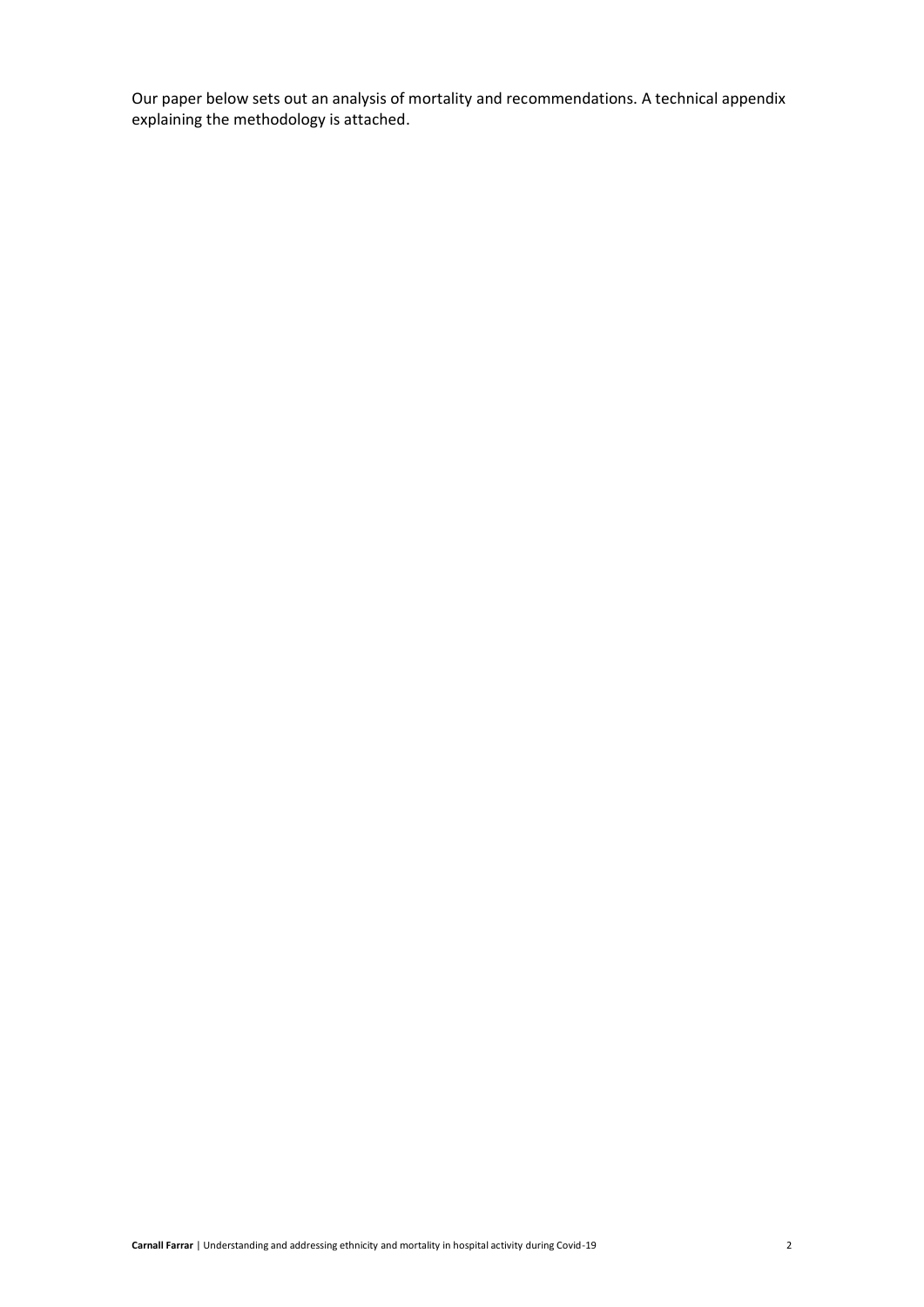### **Analysis of ethnicity and mortality**

By the 15 May 2020 we had observed over 37,000 deaths in the UK. As shocking as this statistic is, we calculate that if the white population had the same risk of death as the black population during this time we would have observed at least 95,000 deaths, 58,000 extra deaths. Similarly, if the white population faced the same risk as the Asian population we would have observed an extra 35,000 deaths. We set out the basis of this analysis in the Appendix.

The scale of this inequality deserves further investigation. We used hazard ratios estimated by Ben Goldacres' OpenSafely project to assess the effect of deprivation (using the Index of multiple deprivation) and prevalence of co-morbidities. These were combined with prevalence data on ethnic groups and the distribution of deprivation by ethnic group to estimate the increased risk of death from Covid due to these factors.

Neither differences in deprivation nor differences in disease prevalence explain the large differences in risk of death. Differences in the prevalence of co-morbidities (e.g. obesity, diabetes, hypertension and COPD) accounts for a 5% increase in risk in Black people and no increased risk in South Asian people. (**Figure 1)**



#### **Figure 1- Documented co-morbidities do not account for increased risk of death from Covid in Black and Asian people**

A more significant, but still minimal effect was observed using IMD. We estimate that differences in deprivation as measured by the Index of Multiple Deprivation (IMD) lead to a 14% and 9% increased risk across Black and South Asian people respectively. **(Figure 2)**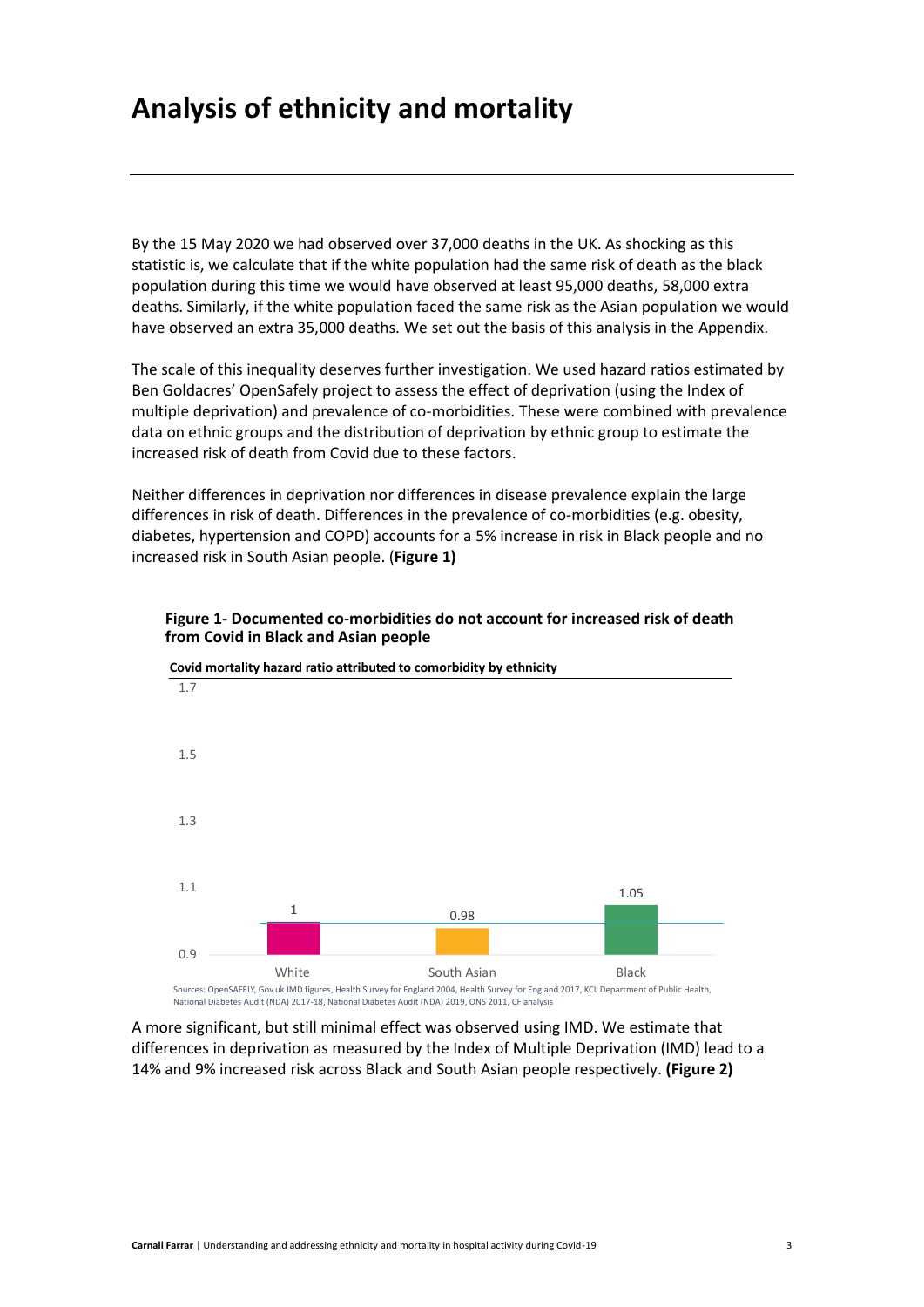#### **Figure 2- Differences in levels of deprivation (measured by IMD) account for <sup>a</sup> small part of increased risk of death from Covid in Black and Asian people**



**Covid mortality hazard ratio attributed to IMD by ethnicity**

Sources: OpenSAFELY, Gov.uk IMD figures, Health Survey for England 2004, Health Survey for England 2017, KCL Department of<br>Public Health, National Diabetes Audit (NDA) 2017-18, National Diabetes Audit (NDA) 2019, ONS 2011,

After controlling for comorbidity and deprivation we then turn to see the residual explanation of ethnicity alone. It creates 48% higher risk for South Asian and 53% higher risk for Black people of dying from Covid. Since the wide genetic diversity within ethnic groups means genetics cannot explain the differences in risk of death, we are forced to assume that other unequal social conditions are the cause of this drastic differences in risk. There may be differences in occupation, housing and healthcare provision as well as a systemic racism that underlies these differences. (**Figure 3**)



#### **Figure 3- Ethnicity accounts for significant increased risk of death from Covid, once IMD and documented co-morbidities are controlled for**

Sources: OpenSAFELY, Gov.uk IMD figures, Health Survey for England 2004, Health Survey for England 2017, KCL Department of Public Health, National Diabetes Audit (NDA) 017-18, National Diabetes Audit (NDA) 2019, ONS 2011, CF analysis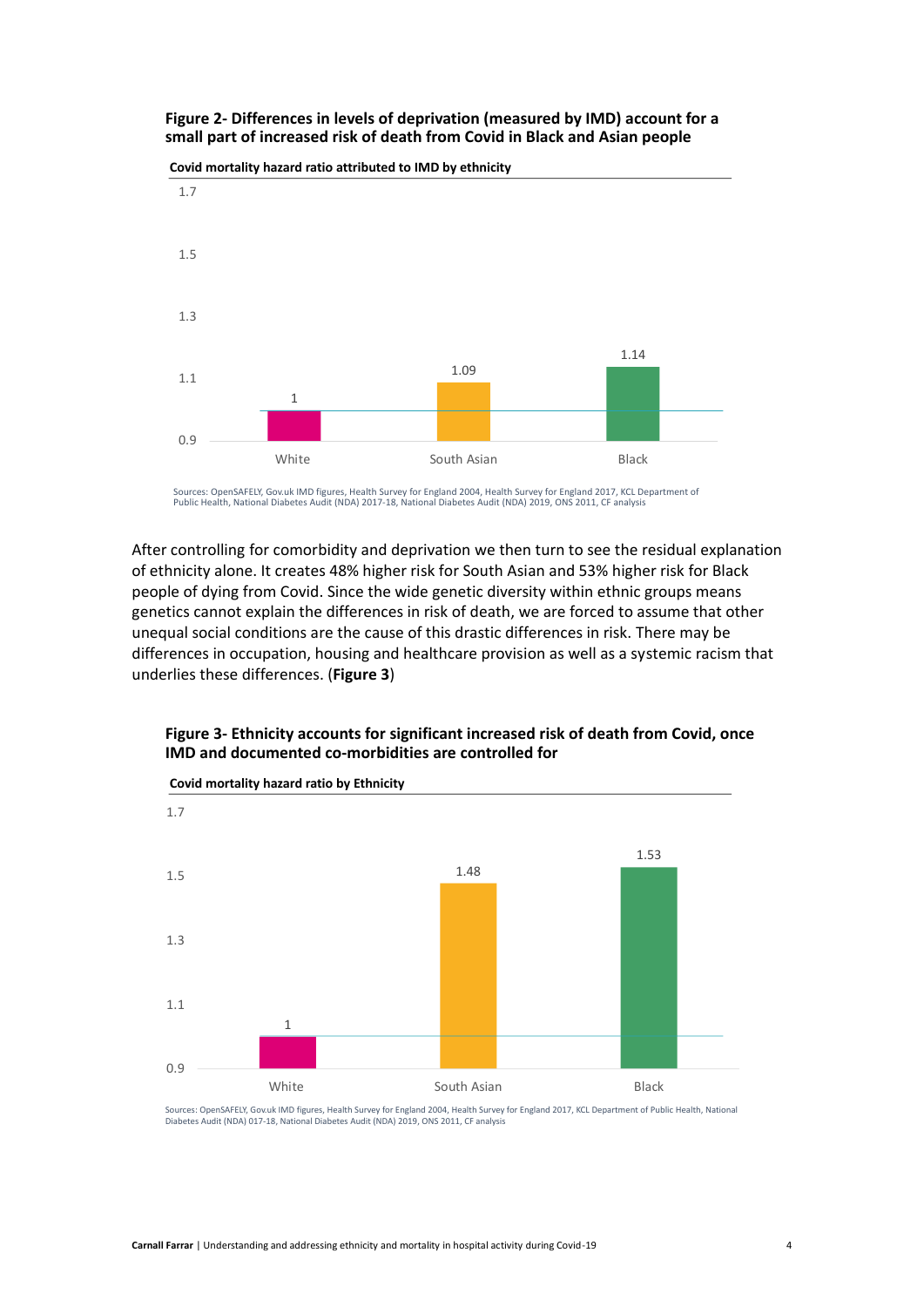In seeking to understand the differences in usage of the healthcare system during the pandemic, we examined the NHS Emergency Care dataset (ECDS). This analysis has not been performed before to our awareness. To do the analysis we extracted data from the ECDS for the period 1 April 2020 to 31 July 2020. This comprised 4,886,950 records of hospital contact. Of these 48,224 had Covid. Of these 5,445 had ethnicity recorded.

In reviewing the resulting analysis a clear pattern emerges. Black and South Asian people at just about every step had more serious condiditions and progressed to more serious treatment of conditions placing them at much worse risk of poor outcome. This includes:

- They present with more serious conditions at A&E
- They have a higher rate of admission to hospital
- Black people are twice as likely to be admitted to critlcal care
- Black people experience slight higher mortality rate in critical care

We set out each step of this analysis below:

Both Black and South Asian patients present to A+E with more severe Covid symptoms; (51% and 33% increased acuity (**Figure 4**)

#### **Figure 4-Black and South Asian people present to A&E with more serious conditions**



**Covid A&E attendances requiring urgent care or resuscitation**

Black patients have a 25% increased admission rate to hospital, although there is no associated increase for South Asian population. (**Figure 5**)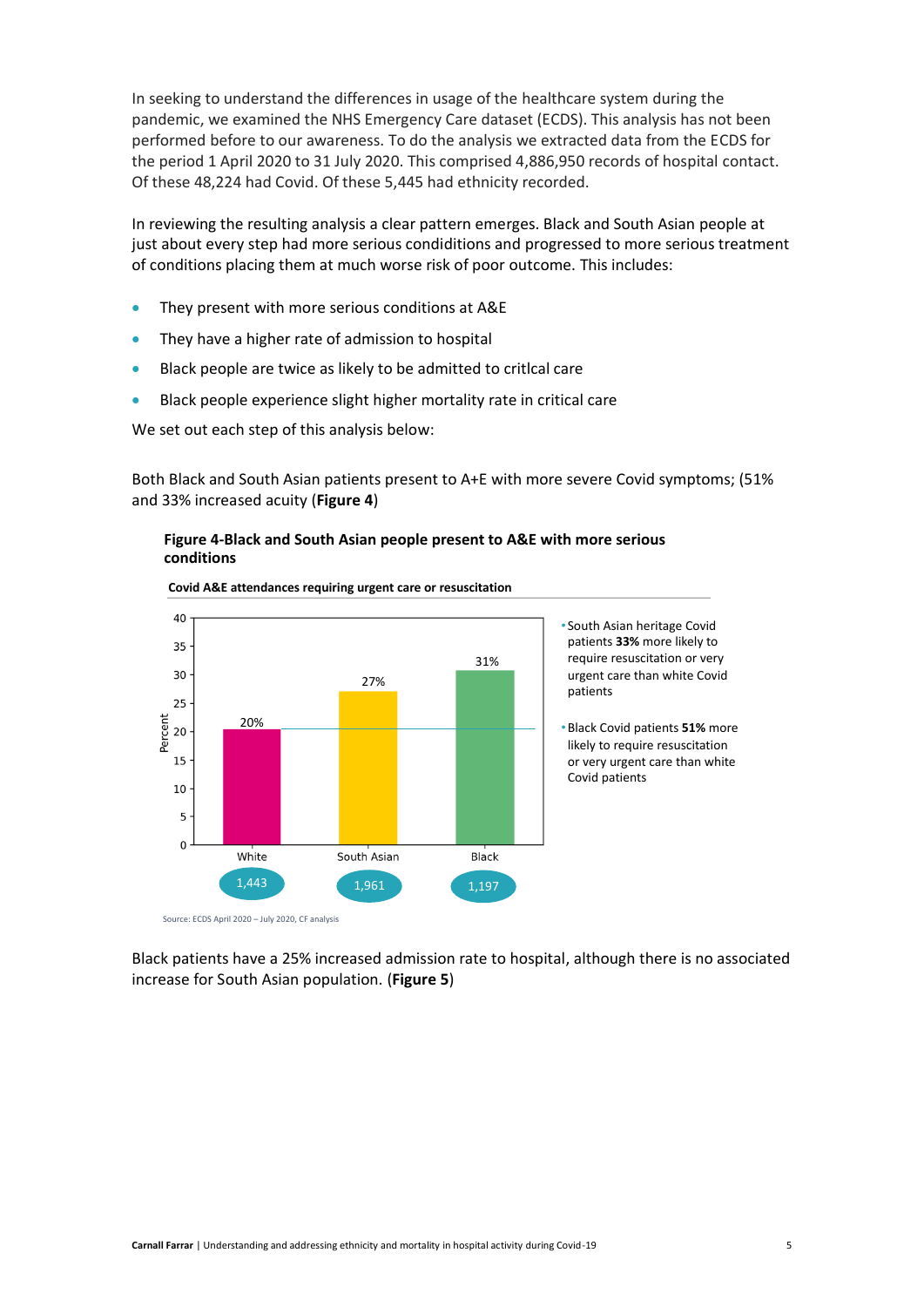#### **Figure 5 Black people are more likely to be admitted to hospital after attending A&E**



**Covid A&E attendances requiring admission**

Black patients are more than twice as likely to required critical care (**Figure 6**)

#### **Figure 6 High dependency or intensive care following A&E attendance**



**Covid admissions to HDU/ICU following A&E attendance**

Black patients have a 7.6% increased fatality rate in critical care (Figure 7)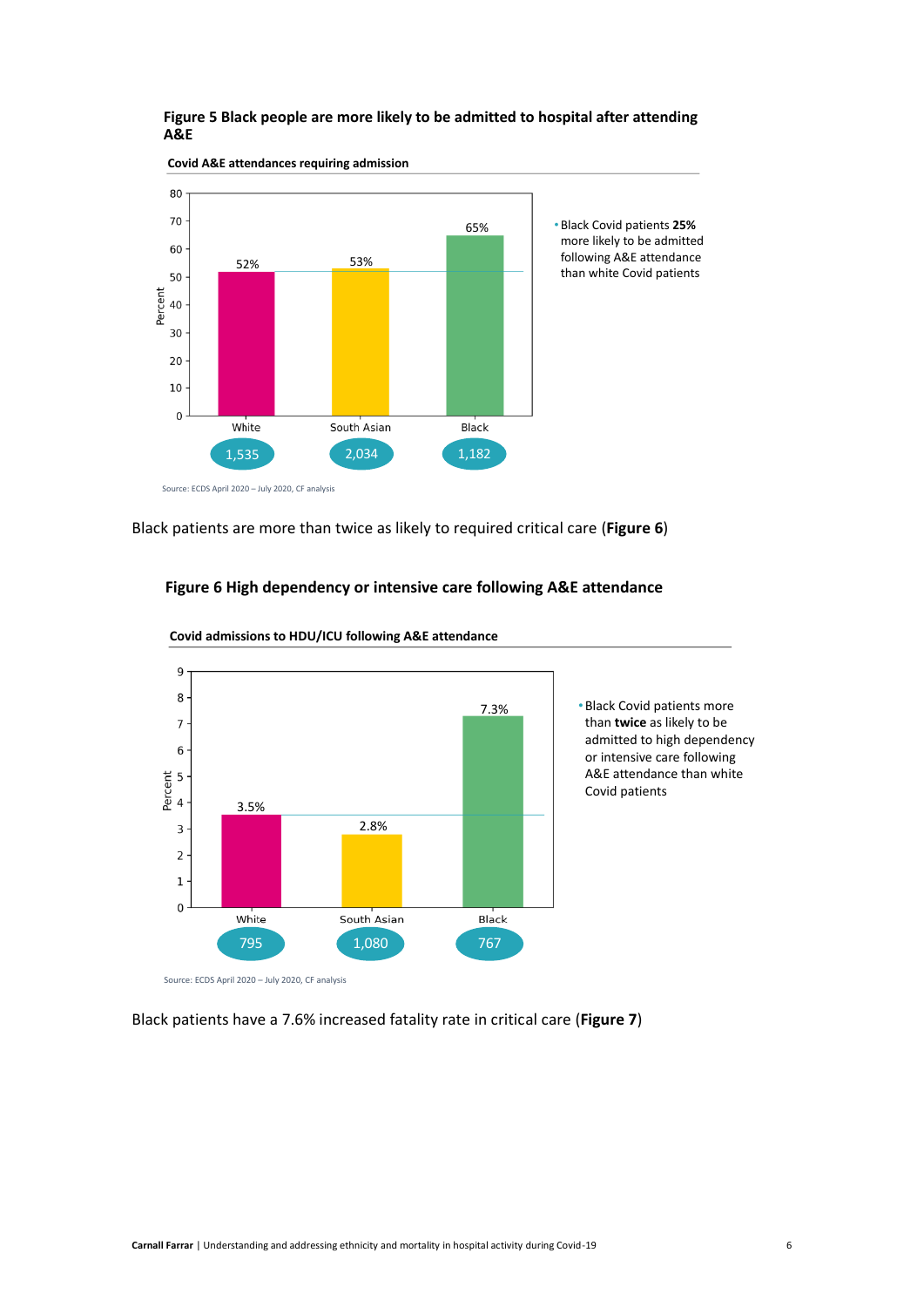#### **Figure 7 Deaths in critical care**



**Fatality rate for Covid ITU/HDU admissions**

Source: ICNARC report on COVID-19 in critical care, 24 July 2020, table 10, page 23

#### **Exploring root causes**

Having set out what the statistics say we have also reviewed the literature to consider the main reasons that could be driving what we observe. The conclusion of many on both sides of the Atlantic—including Dr David Williams at Harvard and Dr Kevin Fenton in the UK. —is that a key reason for excess risk from Covid is that Black patients, and to lesser extent Asian, are presenting later for care and also then getting worse care.

Ethnicity itself appears to carry increased Covid risk for five reasons:

- 1. Patients from Black and Asian communities are presenting later to hospital with more severe symptoms.
- 2. Patients from Black and Asian communities are receiving worse care once in contact with healthcare providers.
- 3. Additionally, there may be under diagnosis of co-morbidities in these communities.
- 4. Black and Asian patients may have a worse physiological/immunological response to Covid.
- 5. Increased risk of contracting Covid may in part be due to socio-economic circumstances not explained by IMD.

#### **1. Late presentation**

From a patient perspective, there is evidence that patients from BAME communities are less likely to engage with healthcare services at an early stage:

- **Health literacy and cultural reasons**. There is evidence in both the UK and US that patient health beliefs, attitudes, experiences and behaviours may impact ethnic minorities willingness to engage with prevention and early intervention support and instead this leads to late presentations. A lack of culturally tailored early interventions reinforces this.<sup>1</sup>
- **Challenge of building a therapeutic relationship**. There is some evidence that BAME patients are less likely to engage with and build up effective therapeutic relationships with clinicians where there is patient- clinician ethnic and socioeconomic discordance with resultant worse communication and health outcomes. 2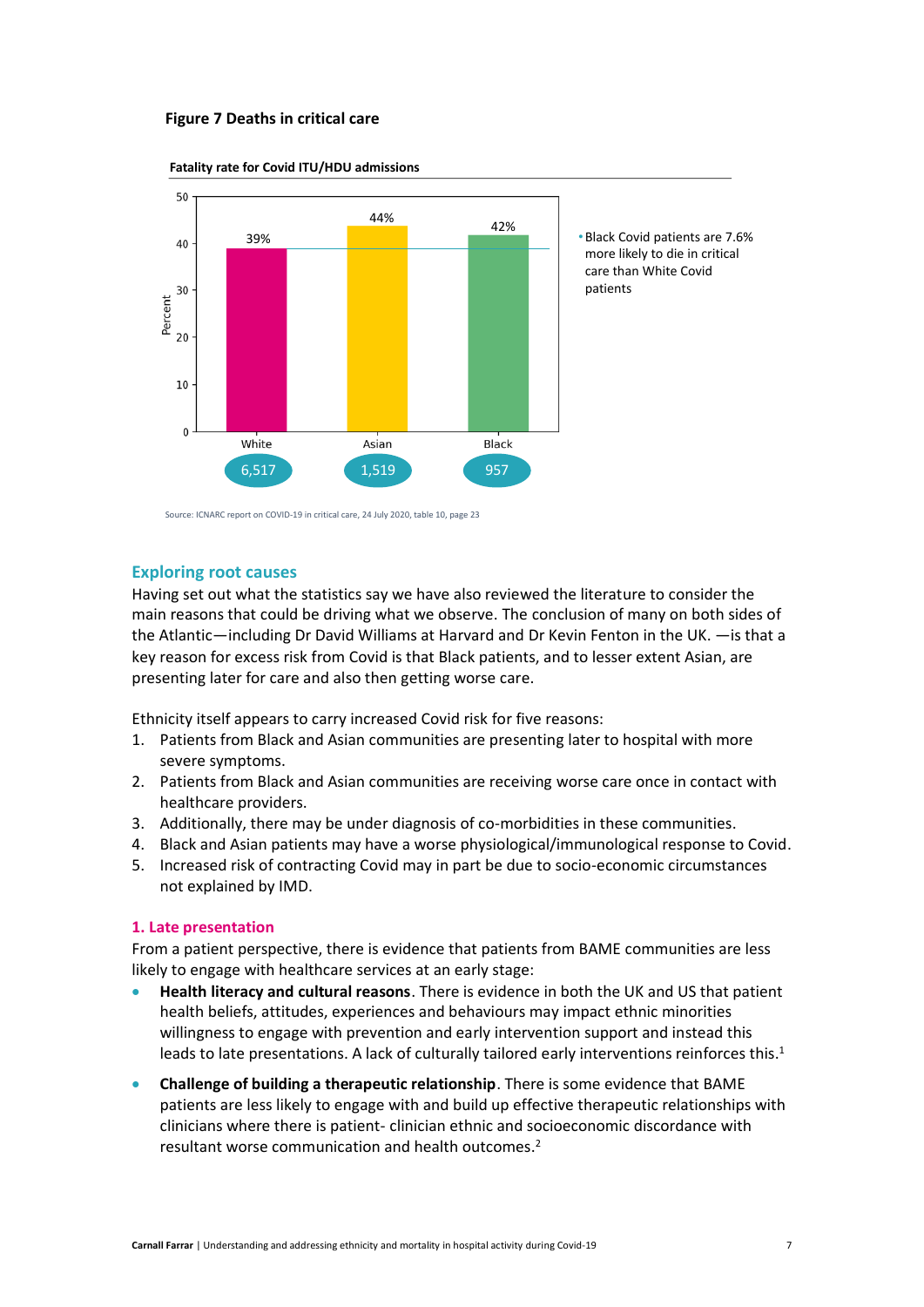• **Suspicion or reluctance to present.** There is some evidence that BAME patients engage late due to discrimination, fear and lack of trust. Stakeholder engagement<sup>3</sup> reported that fear of Covid diagnosis and death in BAME communities negatively impacts uptake of Covid testing and early presentation for treatment and care.

#### **2. Worse care**

There is evidence from the literature that health services provide poorer care for ethnic minorities:

- **Care not tailored to physiological or cultural requirements** There is evidence that different ethnic minorities have different disease presentations, but health services are not always tailored to respond to this. Additionally, early intervention support to manage comorbidities is frequently not tailored to different communities with language and cultural barriers getting in the way of engagement. Treatment regimes are not always compatible with patients' beliefs and cultural and religious practice.<sup>4</sup>
- **Unconscious clinician bias.** There is evidence that unconscious clinician bias leads to ethnic minorities at times having poorer quality treatments, their symptoms not being taken as seriously and resultant poorer outcomes. A large US study of ED presentations found that, Black patients received lower triage scores and yet had higher mortality rates. 5

#### **3. Underdiagnosis of co-morbidities in Black and Asian populations**

Another reason that ethnicity is such a significant independent risk factor for Covid may be that Black and Asian populations have a level of under diagnosed co-morbidities which could increase the risk of Covid fatality. This under diagnosis of co-morbidities is likely to occur for two reasons both of which have been described above: Firstly, under engagement of Black and Asian communities with the healthcare system and secondly worse care provided to these communities.<sup>6</sup>

#### **4. Ethnic discrimination impacts on physiology which may lead to worse clinical outcomes**

There is growing evidence that ethnic discrimination impacts on physiological response to acute illness. This may be contributing to a proportion of the excess Covid risk which Black and Asian communities are facing. There is evidence that self-reported discrimination is associated with preclinical indicators of disease, including increased allostatic load, inflammation, shorter telomere length, coronary artery calcification, dysregulation in cortisol. Linkages between selfreported racial discrimination and physical health outcomes have been documented in multiple recent reviews with research indicating positive associations between reports of discrimination and adverse cardiovascular outcomes, incidence of obesity, hypertension, engaging in high-risk behaviours, alcohol use and misuse, and poorer sleep.<sup>Ibid</sup>

#### **Recommendations**

In order to move forward and address these stark drivers of health inequality, we believe the following should be prioritised:

- **1. Routine collection of ethnicity data and equity of access to drive change.** We know this has been called for already and we know that some areas are better at recording data than others. But it is vitally important that the information to permit this kind of analysis is collected. Hence, NHSE should mandate comprehensive and quality ethnicity routine data collection at all stages of the clinical pathway including on death certification. It should share an analysis of completion of ethnicity information to support improved data collection.
- **2. Incorporate a lens on ethnicity in all targets and performance.** The NHS has often been characterised as a performance and targets oriented culture. For progress to be made to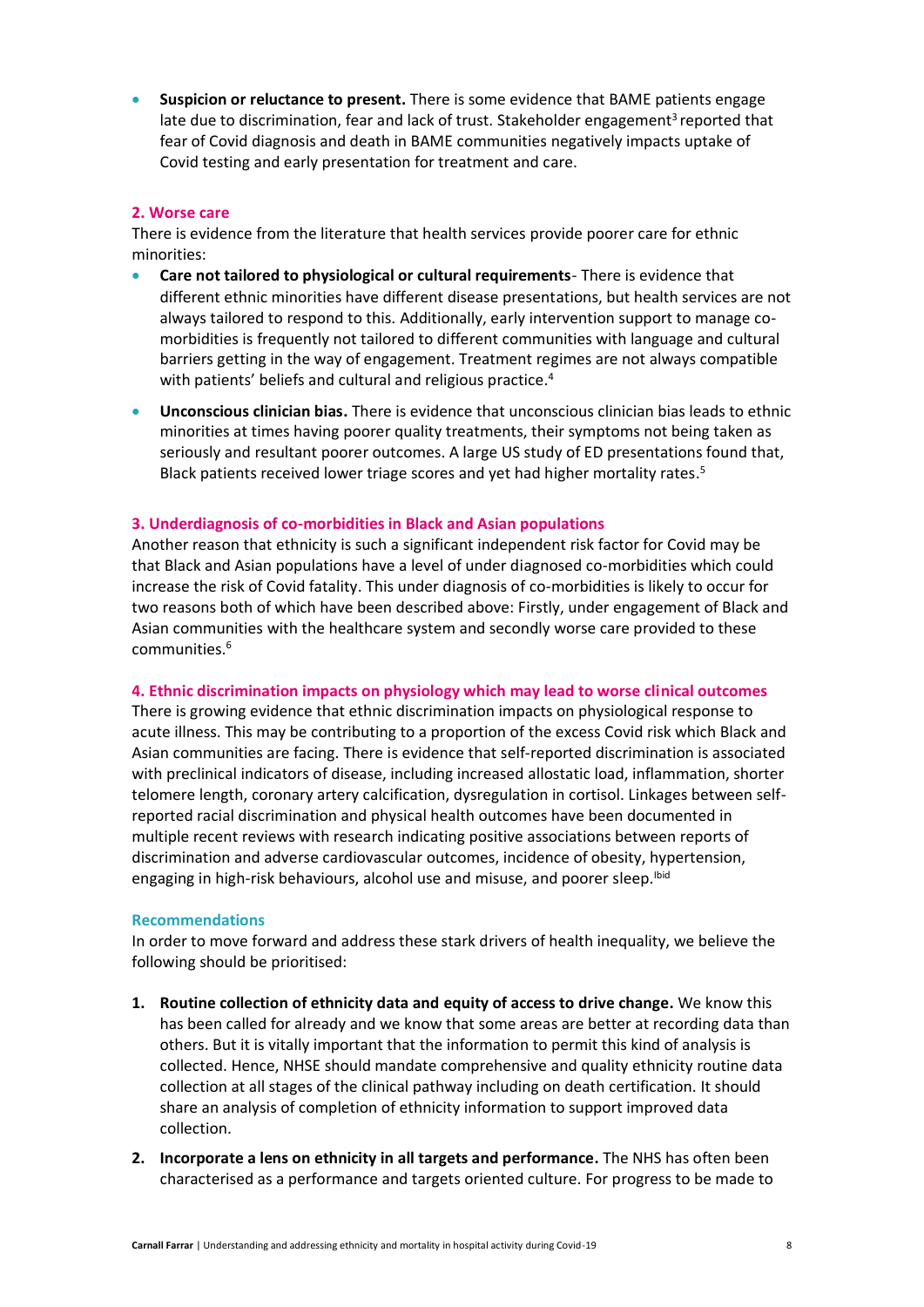support equality we should ensure an understanding of ethnicity in key targets from top to bottom in the NHS, including:

- Access targets (e.g, cancer, long waits, 18 weeks, A&E);
- Resourcing levels including capacity, staffing, and spending;
- Outcomes including survival and complication rates.
- **3. Concerted action to better protect ethnic minorities from the impact of deprivation on Covid risk.** This will require action to ensure
	- Ensure that all workers in frontline roles including Black and Asian people have adequate access to PPE.
	- Ethnicity should be considered a factor in any triaging of the test and trace system.
	- Health and care providers to work together at place level to reduce Covid risk factors including ensuring that all individuals have accesss to temporary accommodation to isolate in if living in overcrowded conditions.
- **4. Work with Black and Asian communities to co-design culturally helpful clinical services and interventions in order to support earlier presentation to the NHS.** This needs to include:
	- Work with communities to understand their local needs, issues and the barriers they face.
	- Co-design with local communities health promotion and disease prevention programmes for Covid risk factors.
	- Co-design health services which effectively engage and support the bespoke needs of Black and Asian communities.
- **5. The NHS and LAs as anchor organisations need to work together in each local place to coordinate local services, ensure they meet the needs of their populations and positively impact the social determinants of health.** Local authorities and local NHS organisations have a commitment to address health inequalities. As significant changes are required in the NHS and locally to make change they have a unique role to support appropriate action through their own staff and their communications and engagement with local communities.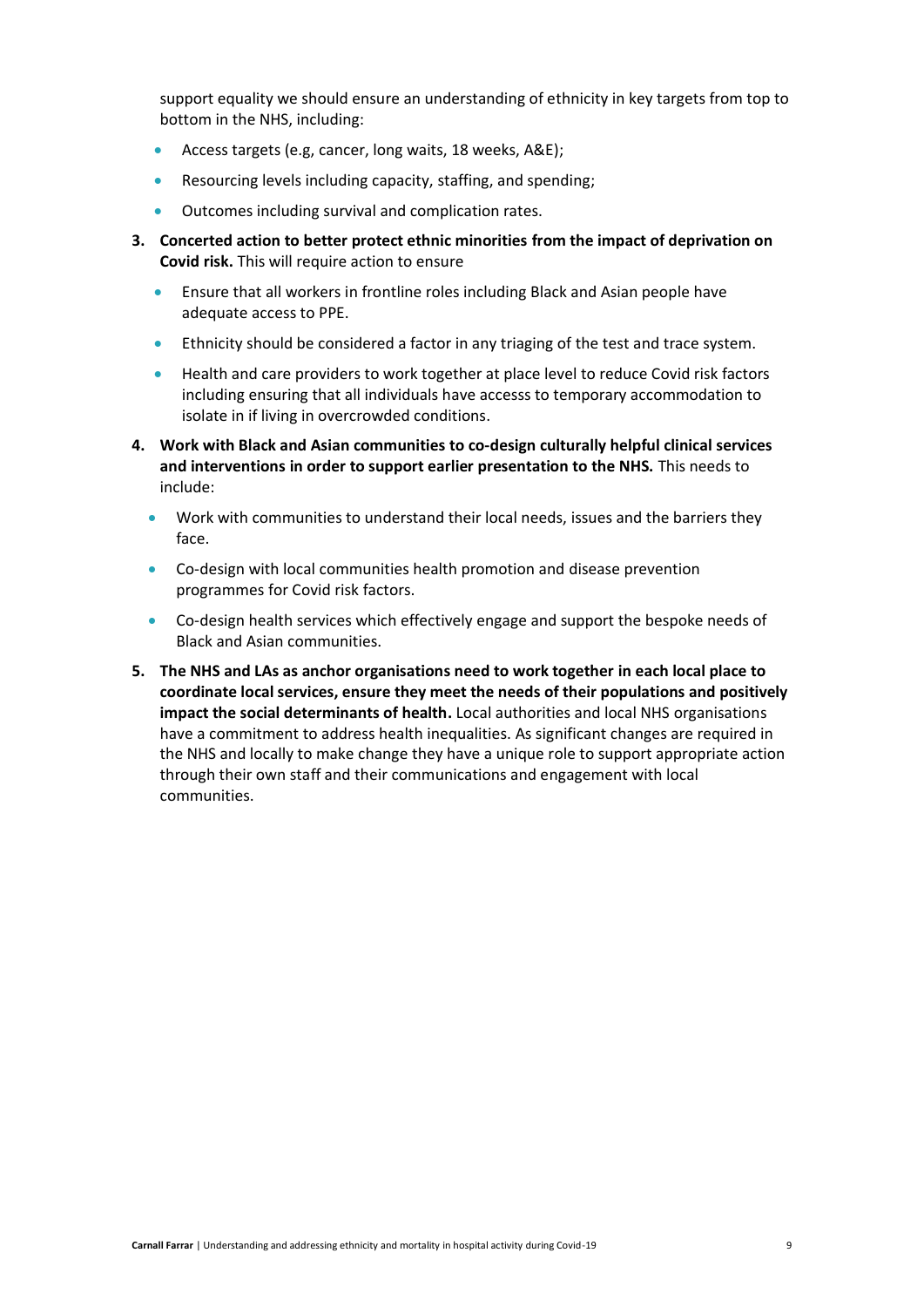## **Technical notes on our methodology**

We set out below the key aspects of the methodogy used in this report.

#### 1. **Calculation of deaths in the white population if they had the same risk as other ethnic groups:**

Excess deaths from each group were calculated using age (0-64 , 65+) and sex specific mortality rates using Covid death data by ethnic groups between 2 March 2020 to 15 May 2020 from Public Health England<sup>8</sup> and demographic data from the ONS 2011 census<sup>9</sup>. Age and sex specific mortality rates from each ethnic group were then applied to the different populations to calculate the expected differences in deaths if each population had the same mortality as rate either the White (White British, Irish, or other White) , Black (African, Caribbean or other Black) or Asian population (Indian, Pakistani, Bangladeshi, Chinese or other Asian).

#### 2. **Understanding the difference in risk of death from Covid**

To understand the difference in risk of death from Covid we used hazard ratios estimated using a multivariate Cox proportional hazard model from the paper Factors associated with Covid related death using the OpenSAFELY data<sup>10</sup>

#### 3. **Estimate of Co-morbidities**

The expectation of the estimates for the hazard ratios for each co-morbidity were combined with prevalence data for each ethnic group where available (White, Black and South Asian) to estimate risk for each ethnic group in comparison to the reference individual within the OpenSAFELY paper. The product of these prevalence standardised hazard ratios were then used to estimate the average risk for an individual from that ethnic group relative to the reference individual<sup>11-18</sup>.

Risk was then normalised by ethnicity such that the white population was the reference group. Differences in prevalence between men and women were averaged assuming a 1:1 gender split. We note a key limitation is that many co-morbidities are strongly correlated with age but we did not standardise the prevalence by age in this analysis. Due to the differences in demographic structure this may underestimate the risk from these co-morbidities in the Black and South Asian population.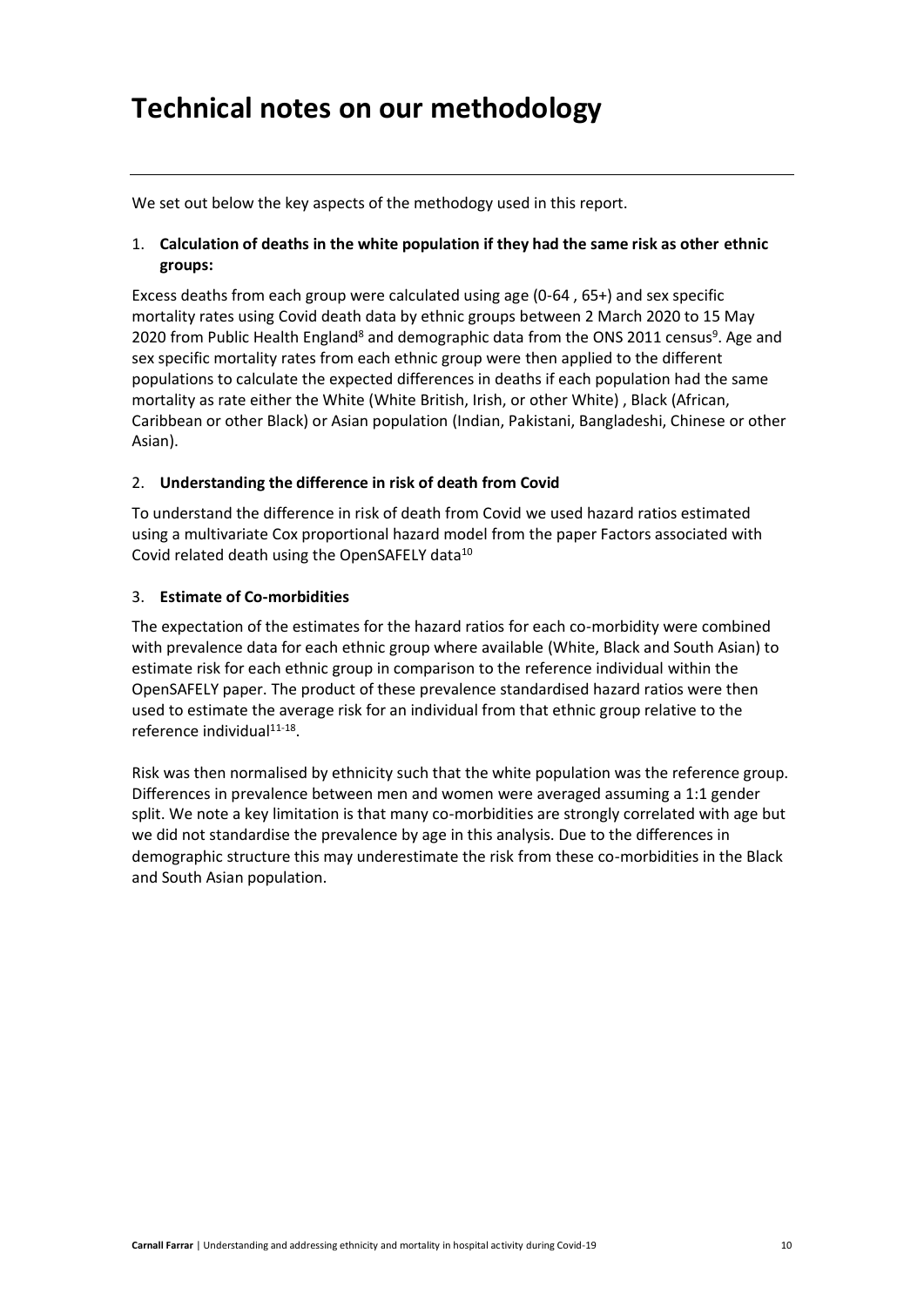#### **Table of Co-morbidities, prevalence by ethnicity and adjusted risk**

| <b>Risk Factor</b>                           | <b>Hazard</b><br><b>Ratio</b> | <b>White</b><br><b>Prevalence</b> | <b>Black</b>      | <b>Asian</b>      | <b>White</b><br><b>Adjusted</b> | <b>Black</b><br><b>Adjusted</b> | <b>Asian</b><br>adjusted |
|----------------------------------------------|-------------------------------|-----------------------------------|-------------------|-------------------|---------------------------------|---------------------------------|--------------------------|
|                                              |                               |                                   | <b>Prevalence</b> | <b>Prevalence</b> | risk                            | risk                            | risk                     |
| <b>Obese Class I</b>                         | 1.06                          | 12.0%                             | 17.9%             | 8.7%              | 1.01                            | 1.01                            | 1.01                     |
| <b>Obese Class II</b>                        | 1.42                          | 12.0%                             | 17.9%             | 8.7%              | 1.05                            | 1.08                            | 1.04                     |
| <b>Obese Class III</b>                       | 1.96                          | 3.4%                              | 5.1%              | 2.5%              | 1.03                            | 1.05                            | 1.02                     |
| <b>Current Smoker</b>                        | 0.93                          | 15.5%                             | 11.0%             | 9.5%              | 0.99                            | 0.99                            | 0.99                     |
| <b>Hypertension</b>                          | 0.89                          | 16.0%                             | 32.6%             | 16.0%             | 0.98                            | 0.96                            | 0.98                     |
| <b>Respiratory disease</b>                   | 1.64                          | 1.6%                              | 0.6%              | 0.8%              | 1.01                            | 1.00                            | 1.00                     |
| <b>Cancer year 1 (non</b><br>haematological) | 1.74                          | 3.8%                              | 3.4%              | 2.1%              | 1.03                            | 1.02                            | 1.02                     |
| <b>Stroke/Dementia</b>                       | 2.16                          | 2.9%                              | 3.9%              | 2.9%              | 1.03                            | 1.05                            | 1.03                     |
| <b>Kidney disease 2-3</b>                    | 1.33                          | 4.1%                              | 4.5%              | 3.1%              | 1.01                            | 1.01                            | 1.01                     |
| <b>Kidney disease 4-5</b>                    | 2.5                           | 0.2%                              | 0.2%              | 0.3%              | 1.00                            | 1.00                            | 1.00                     |
| <b>Controlled Diabetes</b>                   | 1.27                          | 2.7%                              | 4.6%              | 5.5%              | 1.01                            | 1.01                            | 1.01                     |
| <b>Un-controlled diabetes</b>                | 1.87                          | 1.3%                              | 2.9%              | 2.7%              | 1.01                            | 1.03                            | 1.02                     |
| <b>Risk relative to</b><br>reference group   |                               |                                   |                   |                   | 1.18                            | 1.24                            | 1.16                     |
| <b>Risk relative to white</b><br>population  |                               |                                   |                   |                   | 1.00                            | 1.05                            | 0.98                     |

Prevalence data for the following disease states were obtained :

- Obese Class I (30-34.9 kg/m<sup>2</sup>)
- Obese Class II (35-39.9 kg/m<sup>2</sup>)
- Obese Class III (40+ kg/m<sup>2</sup>)
- ‒ Current smoking status
- ‒ Hypertension
- Respiratory disease (COPD used as proxy)
- ‒ Stroke and Dementia
- ‒ Chronic Kidney disease (Stage 3-4)
- ‒ Chronic Kidney disease (Stage 4-5)
- ‒ Controlled diabetes
- ‒ Uncontrolled diabetes

The following prevalence data was not available by ethnicity:

- ‒ Ex-smoking status
- ‒ Asthma with no recent OCS use
- ‒ Asthma with recent OCS use
- ‒ Chronic heart disease
- $-$  Cancer diagnosed  $1 4.9$  years ago
- Cancer diagnosed > = 5 years ago
- ‒ Liver disease
- ‒ Other neurological disease
- ‒ Rheumatoid/Lupus/Psoriasis
- ‒ Asplenia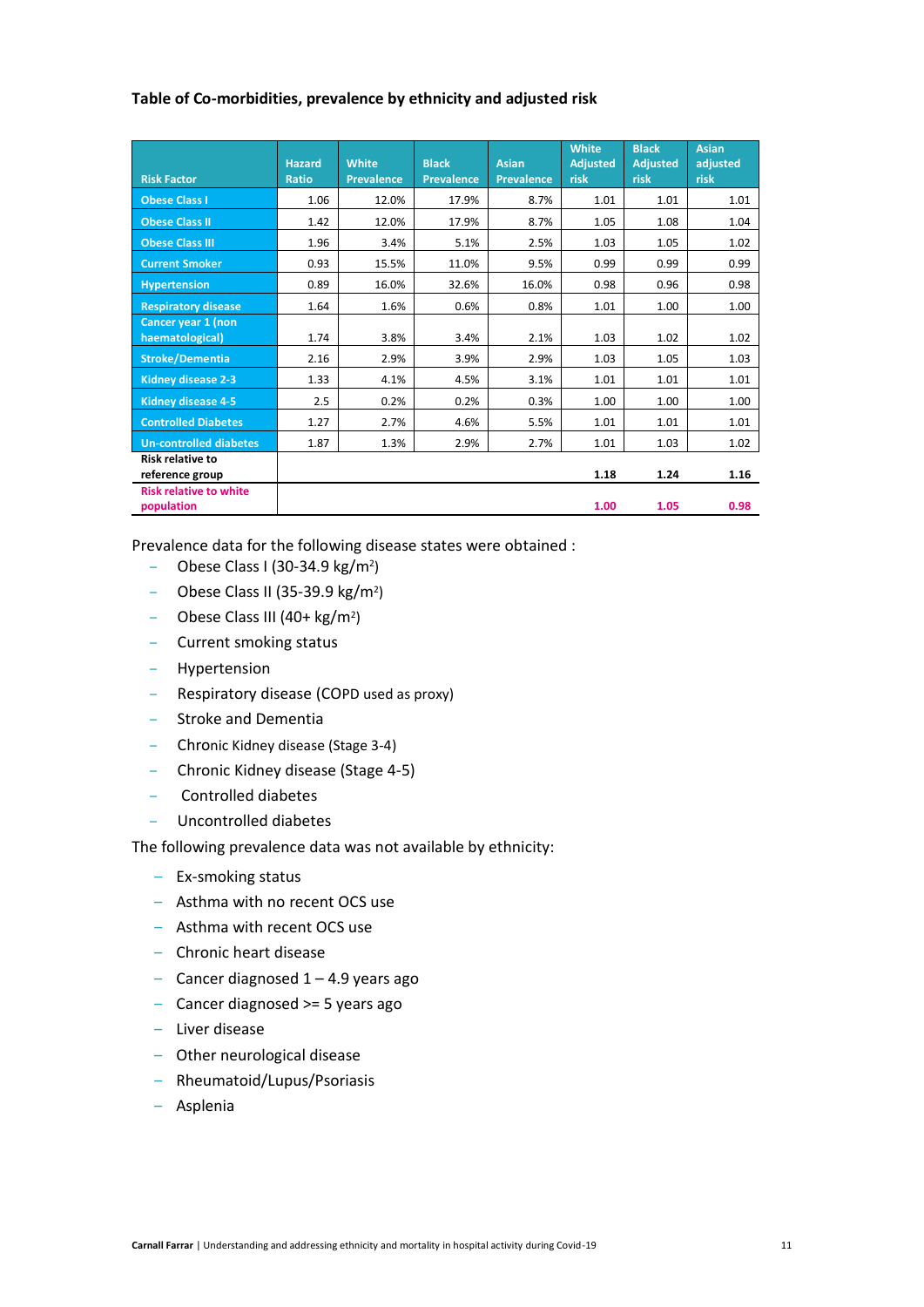#### 4. **Estimate of impact of deprivation**

The distribution of deprivation is not equal between ethnic groups. To calculate the impact on the differing distribution of deprivation between ethnic groups we calculate the weighted IMD impact for each ethnic group<sup>19</sup>. This risk is compared to the reference group and then normalised such that the white population is considered to have a risk of 1.

| <b>IMD</b>                                 | <b>Hazard Ratio</b> | <b>White</b><br>distribution | <b>Black</b><br>distribution | <b>Asian</b><br><b>Distribution</b> | White<br>Weighted<br><b>Risk</b> | <b>Black Weighted</b><br><b>Risk</b> | <b>Asian Weighted</b><br><b>Risk</b> |
|--------------------------------------------|---------------------|------------------------------|------------------------------|-------------------------------------|----------------------------------|--------------------------------------|--------------------------------------|
| IMD <sub>1</sub>                           |                     | 21%                          | 5%                           | 10%                                 | 0.21                             | 0.05                                 | 0.10                                 |
| IMD <sub>2</sub>                           | 1.12                | 21%                          | 8%                           | 13%                                 | 0.24                             | 0.09                                 | 0.14                                 |
| IMD <sub>3</sub>                           | 1.21                | 21%                          | 16%                          | 19%                                 | 0.25                             | 0.20                                 | 0.23                                 |
| IMD <sub>4</sub>                           | 1.48                | 19%                          | 33%                          | 27%                                 | 0.28                             | 0.49                                 | 0.40                                 |
| <b>IMD<sub>5</sub></b>                     | 1.72                | 18%                          | 37%                          | 31%                                 | 0.31                             | 0.64                                 | 0.53                                 |
| <b>Risk relative to</b><br>reference group |                     |                              |                              |                                     | 1.29                             | 1.47                                 | 1.41                                 |
| <b>Risk relative to</b><br>white           |                     |                              |                              |                                     |                                  |                                      |                                      |
| population                                 |                     |                              |                              |                                     | 1.00                             | 1.14                                 | 1.09                                 |

#### **Table of weighted risk by IMD quintiles by ethnic group**

#### 5. **Exploration of differences in presentation and admission**

The NHS Emergency Care Dataset containing Accident and Emergency attendance records spanning 1 April 2020 to 31 July 2020 in England were queried for SNOMED codes representing positive diagnosis for SARS-CoV-2 (Covid) and relevant ethnicity information (hereafter, relevant records). Ethnicity categories as defined in ECDS were aggregated into relevant groups, e.g. South Asian comprised 'Bangladeshi or British Bangladeshi', 'British Asian', 'Indian or British Indian' and 'Pakistani or British Pakistani'. The majority (70%) of Covid positive records with ethnicity data were assigned the ambiguous category 'British or Mixed British' and were excluded. For acuity measures, from relevant records also containing acuity SNOMED codes the proportions of attendances categorised as requiring resuscitation or very urgent care versus urgent/standard/non-urgent care were calculated. For admissions, proportions of relevant records containing discharge destination SNOMED codes indicating destination within a hospital setting (e.g. 'ward') were calculated. Of those admitted, the proportions admitted to a 'high dependency unit' or 'intensive care unit', versus all other destinations (e.g. 'short stay ward') were calculated.